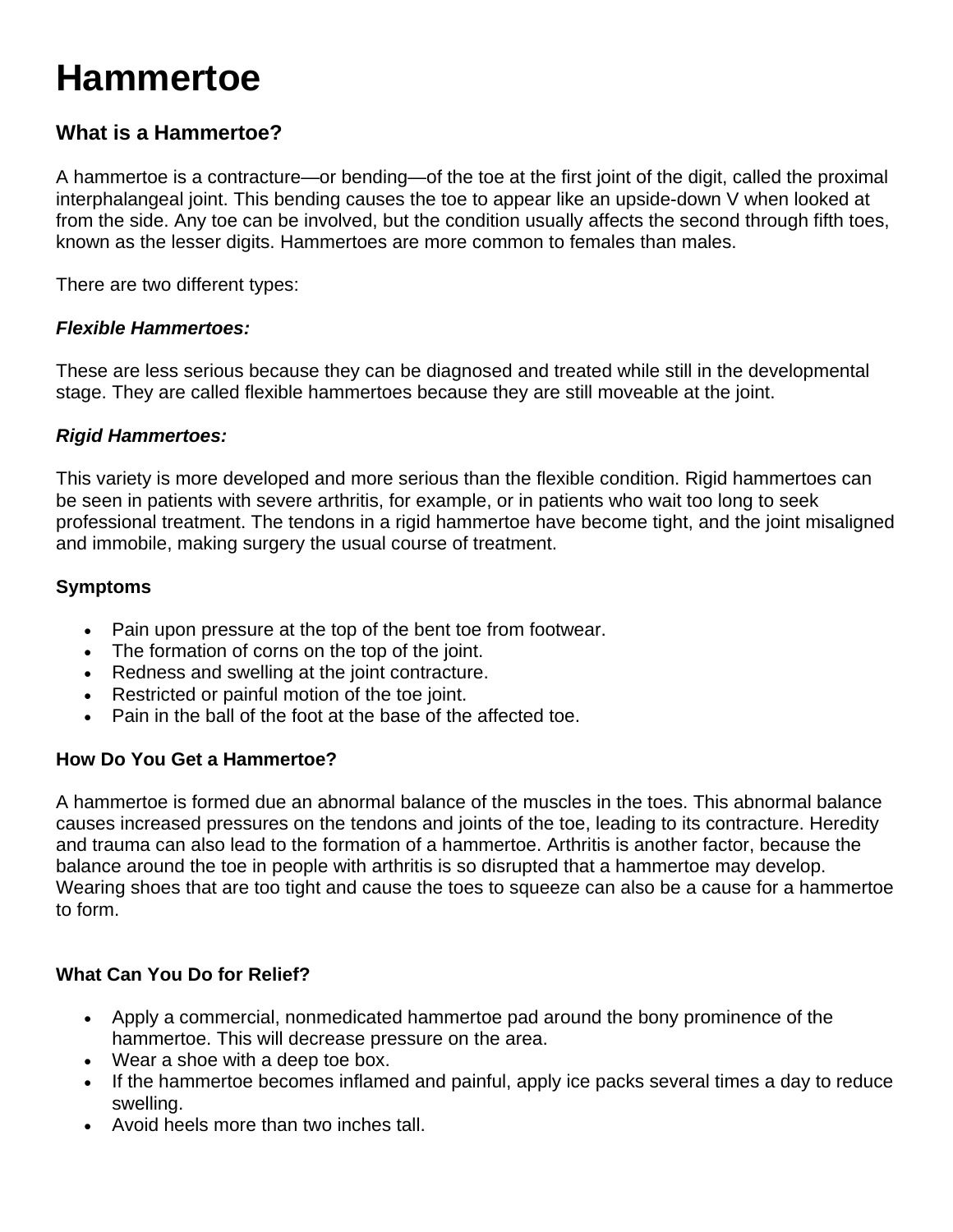- A loose-fitting pair of shoes can also help protect the foot while reducing pressure on the affected toe, making walking a little easier until a visit to your podiatrist can be arranged. It is important to remember that, while this treatment will make the hammertoe feel better, it does not cure the condition. A trip to the podiatric physician's office will be necessary to repair the toe to allow for normal foot function.
- Avoid wearing shoes that are too tight or narrow. Children should have their shoes properly fitted on a regular basis, as their feet can often outgrow their shoes rapidly.
- See your podiatric physician if pain persists.

#### **What Will Your Podiatrist Do to Treat a Hammertoe?**

The treatment options vary with the type and severity of each hammertoe, although identifying the deformity early in its development is important to avoid surgery. Podiatric medical attention should be sought at the first indication of pain and discomfort because, if left untreated, hammertoes tend to become rigid, making a nonsurgical treatment less of an option.

Your podiatric physician will examine and X-ray the affected area and recommend a treatment plan specific to your condition.

#### *Padding and Taping:*

Often this is the first step in a treatment plan. Padding the hammertoe prominence minimizes pain and allows the patient to continue a normal, active life. Taping may change the imbalance around the toes and thus relieve the stress and pain.

#### *Medication:*

Anti-inflammatory drugs and cortisone injections can be prescribed to ease acute pain and inflammation caused by the joint deformity.

#### *Orthotic Devices:*

Custom shoe inserts made by your podiatrist may be useful in controlling foot function. An orthotic device may reduce symptoms and prevent the worsening of the hammertoe deformity.

#### *Surgical Options:*

Several surgical procedures are available to the podiatric physician. For less severe deformities, the surgery will remove the bony prominence and restore normal alignment of the toe joint, thus relieving pain.

Severe hammertoes, which are not fully reducible, may require more complex surgical procedures.

Recuperation takes time, and some swelling and discomfort are common for several weeks following surgery. Any pain, however, is easily managed with medications prescribed by your podiatric physician.

#### **Your Feet Aren't Supposed to Hurt**

Remember that foot pain is not normal. Healthy, pain-free feet are a key to your independence. At the first sign of pain, or any noticeable changes in your feet, seek professional podiatric medical care. Your feet must last a lifetime, and most Americans log an amazing 75,000 miles on their feet by the time they reach age 50. Regular foot care can make sure your feet are up to the task. With proper detection, intervention, and care, most foot and ankle problems can be lessened or prevented. Remember that the advice provided in this pamphlet should not be used as a substitute for a consultation or evaluation by a podiatric physician.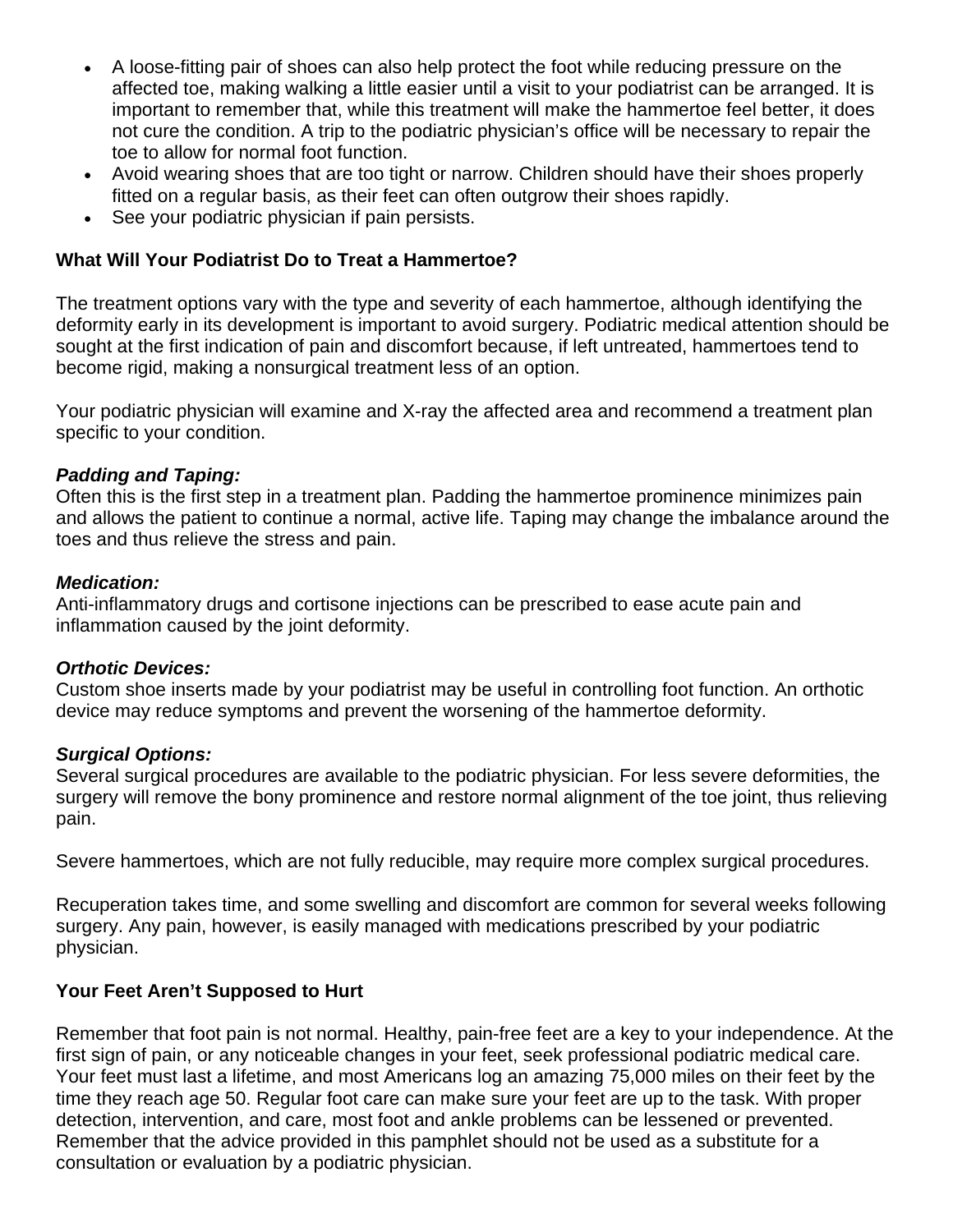#### **Hammertoe Tips**

- Apply a commercial, nonmedicated hammertoe pad around the bony prominence of the hammertoe. This will decrease pressure on the area.
- Wear a shoe with a deep toe box.
- If the hammertoe becomes inflamed and painful, apply ice packs several times a day to reduce swelling.
- Avoid heels more than two inches tall.
- A loose-fitting pair of shoes can also help protect the foot while reducing pressure on the affected toe, making walking a little easier until a visit to your podiatrist can be arranged. It is important to remember that, while this treatment will make the hammertoe feel better, it does not cure the condition. A trip to the podiatric physician's office will be necessary to repair the toe to allow for normal foot function.
- Avoid wearing shoes that are too tight or narrow. Children should have their shoes properly fitted on a regular basis, as their feet can often outgrow their shoes rapidly.
- See your podiatric physician if pain persists.

Your podiatric physician/surgeon has been trained specifically and extensively in the diagnosis and treatment of all manner of foot conditions. This training encompasses all of the intricately related systems and structures of the foot and lower leg including neurological, circulatory, skin, and the musculoskeletal system, which includes bones, joints, ligaments, tendons, muscles, and nerves.

## **What Is Hammertoe?**

Hammertoe is a contracture— or bending—of one or both joints of the second, third, fourth, or fifth (little) toes. This abnormal bending can put pressure on the toe when wearing shoes, causing problems to develop. Common symptoms of hammertoes include:

- Pain or irritation of the affected toe when wearing shoes.
- Corns (a buildup of skin) on the top, side, or end of the toe, or between two toes. Corns are caused by constant

### **What is a Hammertoe?**

A hammertoe is a contracture—or bending—of the toe at the first joint of the digit, called the proximal interphalangeal joint. This bending causes the toe to appear like an upside-down V when looked at from the side. Any toe can be involved, but the condition usually affects the second through fifth toes, known as the lesser digits. Hammertoes are more common to females than males.

There are two different types:

#### *Flexible Hammertoes:*

These are less serious because they can be diagnosed and treated while still in the developmental stage. They are called flexible hammertoes because they are still moveable at the joint.

#### *Rigid Hammertoes:*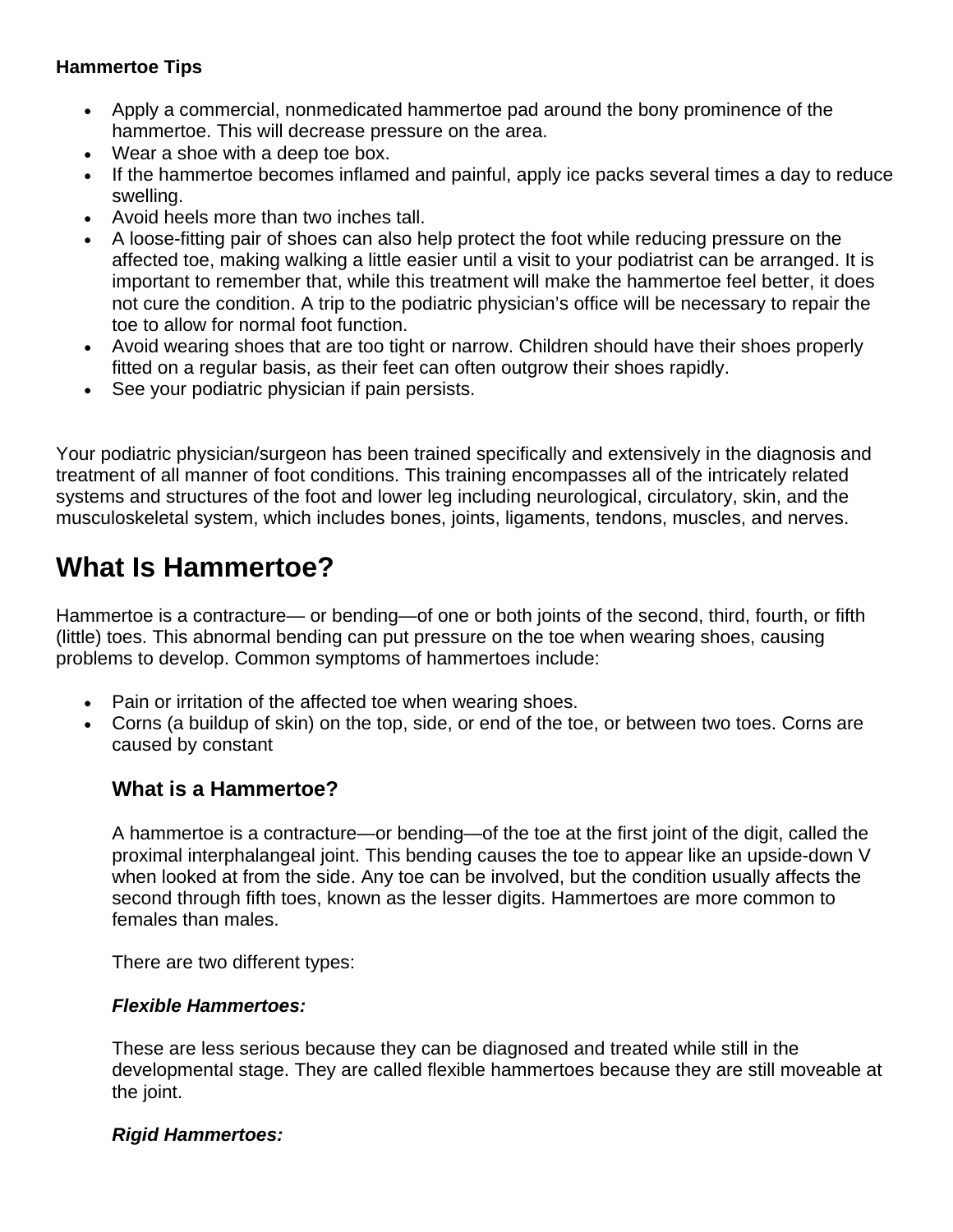This variety is more developed and more serious than the flexible condition. Rigid hammertoes can be seen in patients with severe arthritis, for example, or in patients who wait too long to seek professional treatment. The tendons in a rigid hammertoe have become tight, and the joint misaligned and immobile, making surgery the usual course of treatment.

#### **Symptoms**

- o Pain upon pressure at the top of the bent toe from footwear.
- o The formation of corns on the top of the joint.
- o Redness and swelling at the joint contracture.
- o Restricted or painful motion of the toe joint.
- $\circ$  Pain in the ball of the foot at the base of the affected toe.

#### **How Do You Get a Hammertoe?**

A hammertoe is formed due an abnormal balance of the muscles in the toes. This abnormal balance causes increased pressures on the tendons and joints of the toe, leading to its contracture. Heredity and trauma can also lead to the formation of a hammertoe. Arthritis is another factor, because the balance around the toe in people with arthritis is so disrupted that a hammertoe may develop. Wearing shoes that are too tight and cause the toes to squeeze can also be a cause for a hammertoe to form.

#### **What Can You Do for Relief?**

- Apply a commercial, nonmedicated hammertoe pad around the bony prominence of the hammertoe. This will decrease pressure on the area.
- Wear a shoe with a deep toe box.
- If the hammertoe becomes inflamed and painful, apply ice packs several times a day to reduce swelling.
- Avoid heels more than two inches tall.
- A loose-fitting pair of shoes can also help protect the foot while reducing pressure on the affected toe, making walking a little easier until a visit to your podiatrist can be arranged. It is important to remember that, while this treatment will make the hammertoe feel better, it does not cure the condition. A trip to the podiatric physician's office will be necessary to repair the toe to allow for normal foot function.
- Avoid wearing shoes that are too tight or narrow. Children should have their shoes properly fitted on a regular basis, as their feet can often outgrow their shoes rapidly.
- See your podiatric physician if pain persists.

#### **What Will Your Podiatrist Do to Treat a Hammertoe?**

The treatment options vary with the type and severity of each hammertoe, although identifying the deformity early in its development is important to avoid surgery. Podiatric medical attention should be sought at the first indication of pain and discomfort because, if left untreated, hammertoes tend to become rigid, making a nonsurgical treatment less of an option.

Your podiatric physician will examine and X-ray the affected area and recommend a treatment plan specific to your condition.

#### *Padding and Taping:*

Often this is the first step in a treatment plan. Padding the hammertoe prominence minimizes pain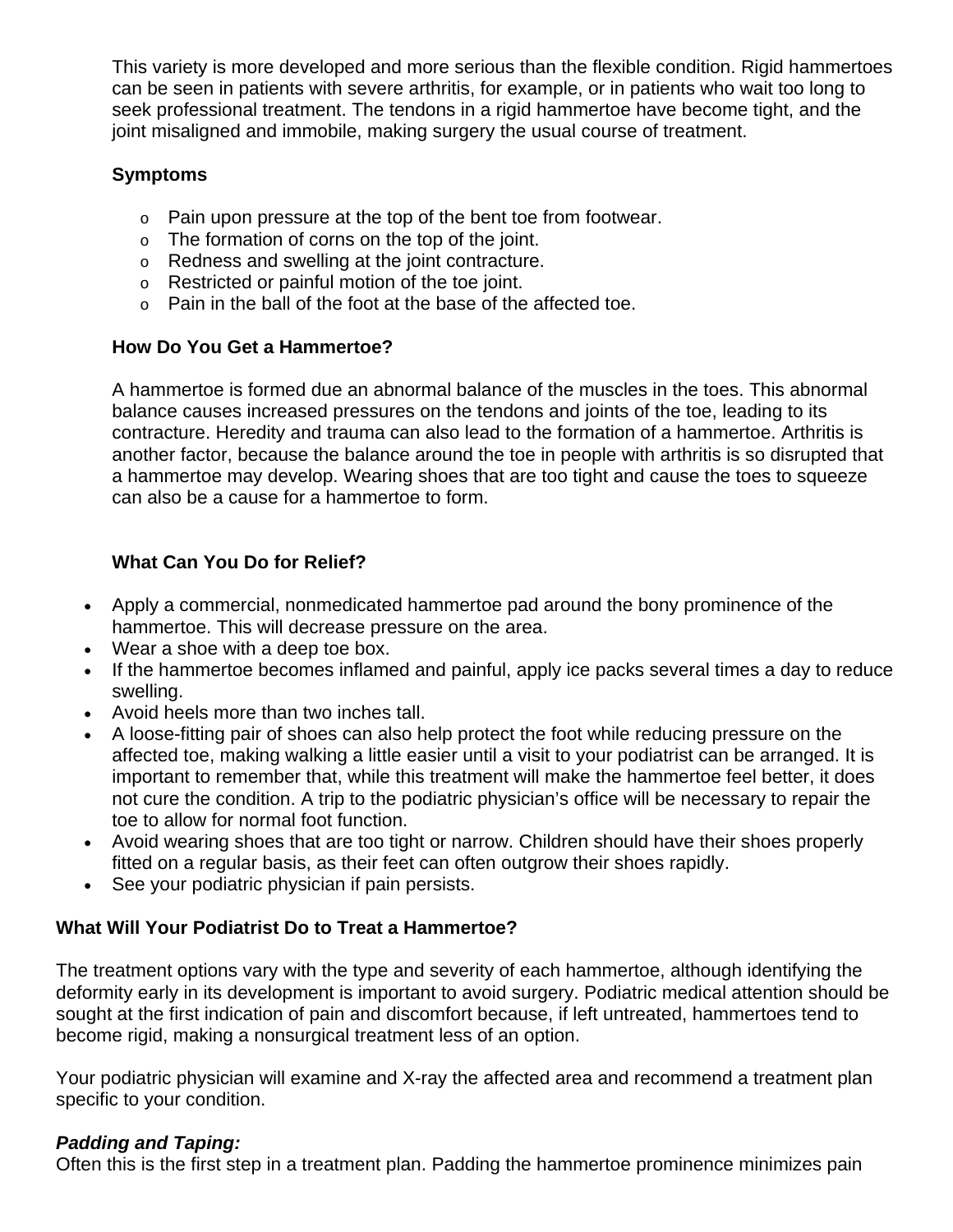and allows the patient to continue a normal, active life. Taping may change the imbalance around the toes and thus relieve the stress and pain.

#### *Medication:*

Anti-inflammatory drugs and cortisone injections can be prescribed to ease acute pain and inflammation caused by the joint deformity.

#### *Orthotic Devices:*

Custom shoe inserts made by your podiatrist may be useful in controlling foot function. An orthotic device may reduce symptoms and prevent the worsening of the hammertoe deformity.

#### *Surgical Options:*

Several surgical procedures are available to the podiatric physician. For less severe deformities, the surgery will remove the bony prominence and restore normal alignment of the toe joint, thus relieving pain.

Severe hammertoes, which are not fully reducible, may require more complex surgical procedures.

Recuperation takes time, and some swelling and discomfort are common for several weeks following surgery. Any pain, however, is easily managed with medications prescribed by your podiatric physician.

### **Your Feet Aren't Supposed to Hurt**

Remember that foot pain is not normal. Healthy, pain-free feet are a key to your independence. At the first sign of pain, or any noticeable changes in your feet, seek professional podiatric medical care. Your feet must last a lifetime, and most Americans log an amazing 75,000 miles on their feet by the time they reach age 50. Regular foot care can make sure your feet are up to the task. With proper detection, intervention, and care, most foot and ankle problems can be lessened or prevented. Remember that the advice provided in this pamphlet should not be used as a substitute for a consultation or evaluation by a podiatric physician.

### **Hammertoe Tips**

- Apply a commercial, nonmedicated hammertoe pad around the bony prominence of the hammertoe. This will decrease pressure on the area.
- Wear a shoe with a deep toe box.
- If the hammertoe becomes inflamed and painful, apply ice packs several times a day to reduce swelling.
- Avoid heels more than two inches tall.
- A loose-fitting pair of shoes can also help protect the foot while reducing pressure on the affected toe, making walking a little easier until a visit to your podiatrist can be arranged. It is important to remember that, while this treatment will make the hammertoe feel better, it does not cure the condition. A trip to the podiatric physician's office will be necessary to repair the toe to allow for normal foot function.
- Avoid wearing shoes that are too tight or narrow. Children should have their shoes properly fitted on a regular basis, as their feet can often outgrow their shoes rapidly.
- See your podiatric physician if pain persists.

Your podiatric physician/surgeon has been trained specifically and extensively in the diagnosis and treatment of all manner of foot conditions. This training encompasses all of the intricately related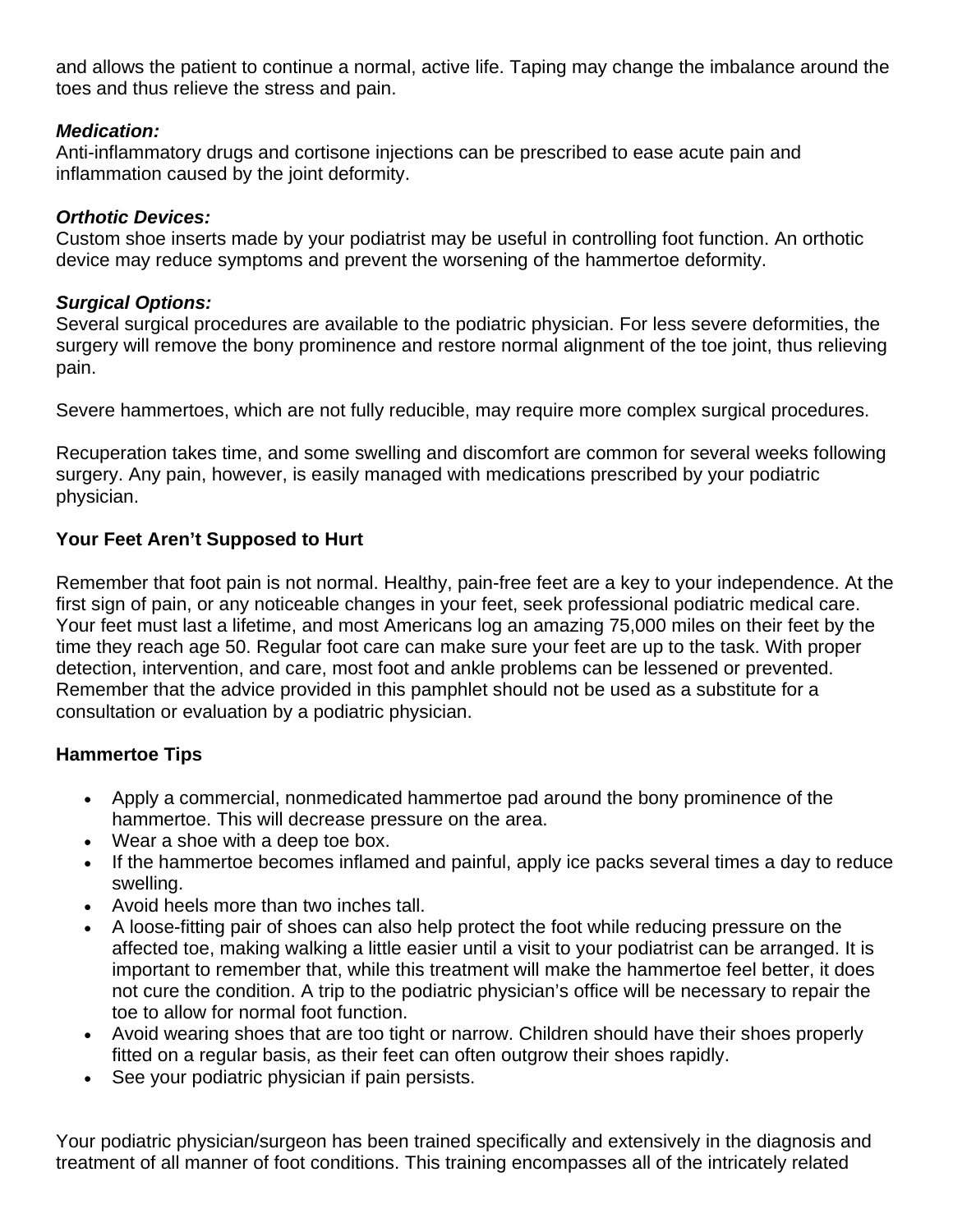systems and structures of the foot and lower leg including neurological, circulatory, skin, and the musculoskeletal system, which includes bones, joints, ligaments, tendons, muscles, and nerves.

- friction against the shoe. They may be soft or hard, depending upon their location.
- Calluses (another type of skin buildup) on the bottom of the toe or on the ball of the foot.

Corns and calluses can be painful and make it difficult to find a comfortable shoe. But even without corns and calluses, hammertoes can cause pain because the joint itself may become dislocated.

Hammertoes usually start out as mild deformities and get progressively worse over time. In the earlier stages, hammertoes are flexible and the symptoms can often be managed with noninvasive measures. But if left untreated, hammertoes can become more rigid and will not respond to nonsurgical treatment. Corns are more likely to develop as time goes on—and corns never really go away, even after trimming. In more severe cases of hammertoe, open sores may form.

Because of the progressive nature of hammertoes, they should receive early attention. Hammertoes never get better without some kind of intervention.

# **What Causes Hammertoe?**

The most common cause of hammertoe is a muscle/tendon imbalance. This imbalance, which leads to a bending of the toe, results from mechanical (structural) changes in the foot that occur over time in some people.

Hammertoes are often aggravated by shoes that don't fit properly—for example, shoes that crowd the toes. And in some cases, ill-fitting shoes can actually cause the contracture that defines hammertoe. For example, a hammertoe may develop if a toe is too long and is forced into a cramped position when a tight shoe is worn.

Occasionally, hammertoe is caused by some kind of trauma, such as a previously broken toe. In some people, hammertoes are inherited.

# **Treatment: Non-Surgical Approaches**

There are a variety of treatment options for hammertoe. The treatment your podiatric foot and ankle surgeon selects will depend upon the severity of your hammertoe and other factors.

A number of non-surgical measures can be undertaken:

- Trimming corns and calluses. This should be done by a healthcare professional. Never attempt to do this yourself, because you run the risk of cuts and infection. Your podiatric surgeon knows the proper way to trim corns to bring you the greatest benefit.
- Padding corns and calluses. Your podiatric surgeon can provide or prescribe pads designed to shield corns from irritation. If you want to try over-the-counter pads, avoid the medicated types. Medicated pads are generally not recommended because they may contain a small amount of acid that can be harmful. Consult your podiatric surgeon about this option.
- Changes in shoewear. Avoid shoes with pointed toes, shoes that are too short, or shoes with high heels—conditions that can force your toe against the front of the shoe. Instead, choose comfortable shoes with a deep, roomy toe box and heels no higher than two inches.
- Orthotic devices. A custom orthotic device placed in your shoe may help control the muscle/ tendon imbalance.